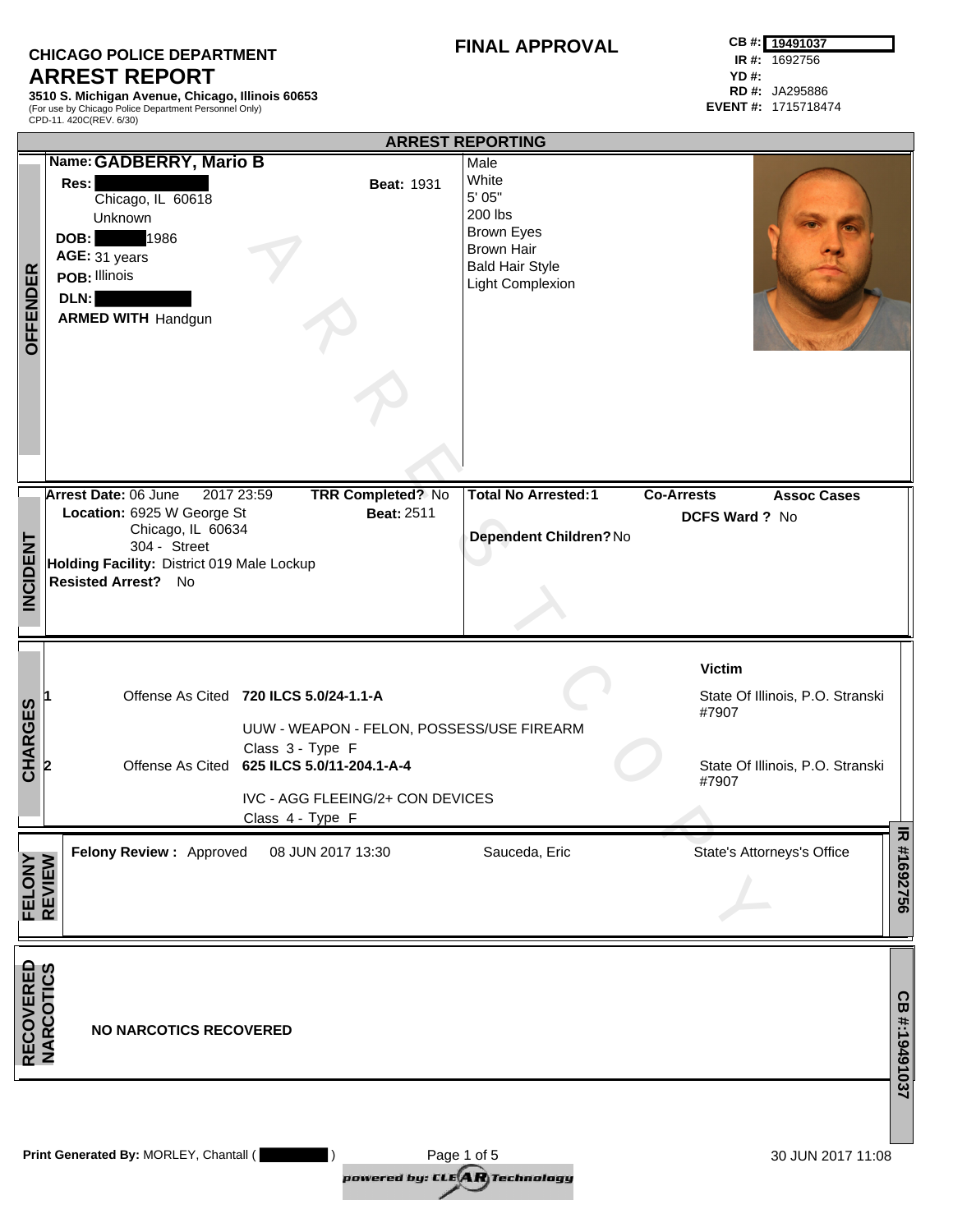|                                                                                                                                                                                                                                                                                                                                                                               | <b>Chicago Police Department - ARREST Report</b>                                                                                                                               | CB #: 19491037<br><b>GADBERRY, Mario</b>                                                                                  |  |  |  |
|-------------------------------------------------------------------------------------------------------------------------------------------------------------------------------------------------------------------------------------------------------------------------------------------------------------------------------------------------------------------------------|--------------------------------------------------------------------------------------------------------------------------------------------------------------------------------|---------------------------------------------------------------------------------------------------------------------------|--|--|--|
|                                                                                                                                                                                                                                                                                                                                                                               |                                                                                                                                                                                | <b>ARREST REPORTING</b>                                                                                                   |  |  |  |
| WARRANT                                                                                                                                                                                                                                                                                                                                                                       | <b>NO WARRANT IDENTIFIED</b>                                                                                                                                                   |                                                                                                                           |  |  |  |
|                                                                                                                                                                                                                                                                                                                                                                               | <b>VICTIM AND COMPLAINANT</b>                                                                                                                                                  |                                                                                                                           |  |  |  |
| <b>NON-OFFENDER(S)</b>                                                                                                                                                                                                                                                                                                                                                        | Name: STATE OF ILLINOIS, P.O. Stranski #7907<br>Res: 6464 N Clark St<br><b>Beat:2432</b><br>Chicago, IL 60626                                                                  | Injured? No<br>Deceased?No<br>Hospitalized?No<br>DOB:<br>Age:<br><b>Treated and Released?No</b><br><b>Comments:</b>       |  |  |  |
|                                                                                                                                                                                                                                                                                                                                                                               | <b>VICTIM AND COMPLAINANT</b>                                                                                                                                                  |                                                                                                                           |  |  |  |
|                                                                                                                                                                                                                                                                                                                                                                               | Name: STATE OF ILLINOIS, P.O. Tomkow #18747<br>Res: 6464 N Clark St<br><b>Beat:2432</b><br>Chicago, IL 60626                                                                   | <b>Injured?No</b><br>Deceased?No<br>Hospitalized?No<br>DOB:<br>Age:<br><b>Treated and Released?No</b><br><b>Comments:</b> |  |  |  |
| <b>ARRESTEE</b><br>VEHICLE                                                                                                                                                                                                                                                                                                                                                    | Vehicle:<br><b>VEHICLE IMPOUNDED: Yes</b><br>2011 Automobile - Infiniti - G37 - Sedan, 4-Door<br>Color: Gray (Top) / Gray (Bottom)<br>Pound#:<br><b>Disposition: Impounded</b> | <b>VIN#:</b><br>Lic#:<br>IL<br>$Inv#$ :                                                                                   |  |  |  |
| <b>Confiscated Properties:</b><br>(0) All confiscated properties are recorded in the e-Track System. This system can be queried by the inventory number to retrieve all official court<br>Ë<br>documents related to evidence and/or recovered properties.<br><b>PROPER</b><br>PROPERTIES INFORMATION FOR<br>GADBERRY, Mario,<br>NOT AVAILABLE IN THE AUTOMATED ARREST SYSTEM. |                                                                                                                                                                                |                                                                                                                           |  |  |  |
|                                                                                                                                                                                                                                                                                                                                                                               |                                                                                                                                                                                |                                                                                                                           |  |  |  |

| <b>Print Generated By: MORLEY, Chantall (</b> | Page 2 of 5                                                       | 30 JUN 2017 11:08 |
|-----------------------------------------------|-------------------------------------------------------------------|-------------------|
|                                               | powered by: CLE $\bigl(\mathbf{A}\boldsymbol{R}\bigr)$ Technology |                   |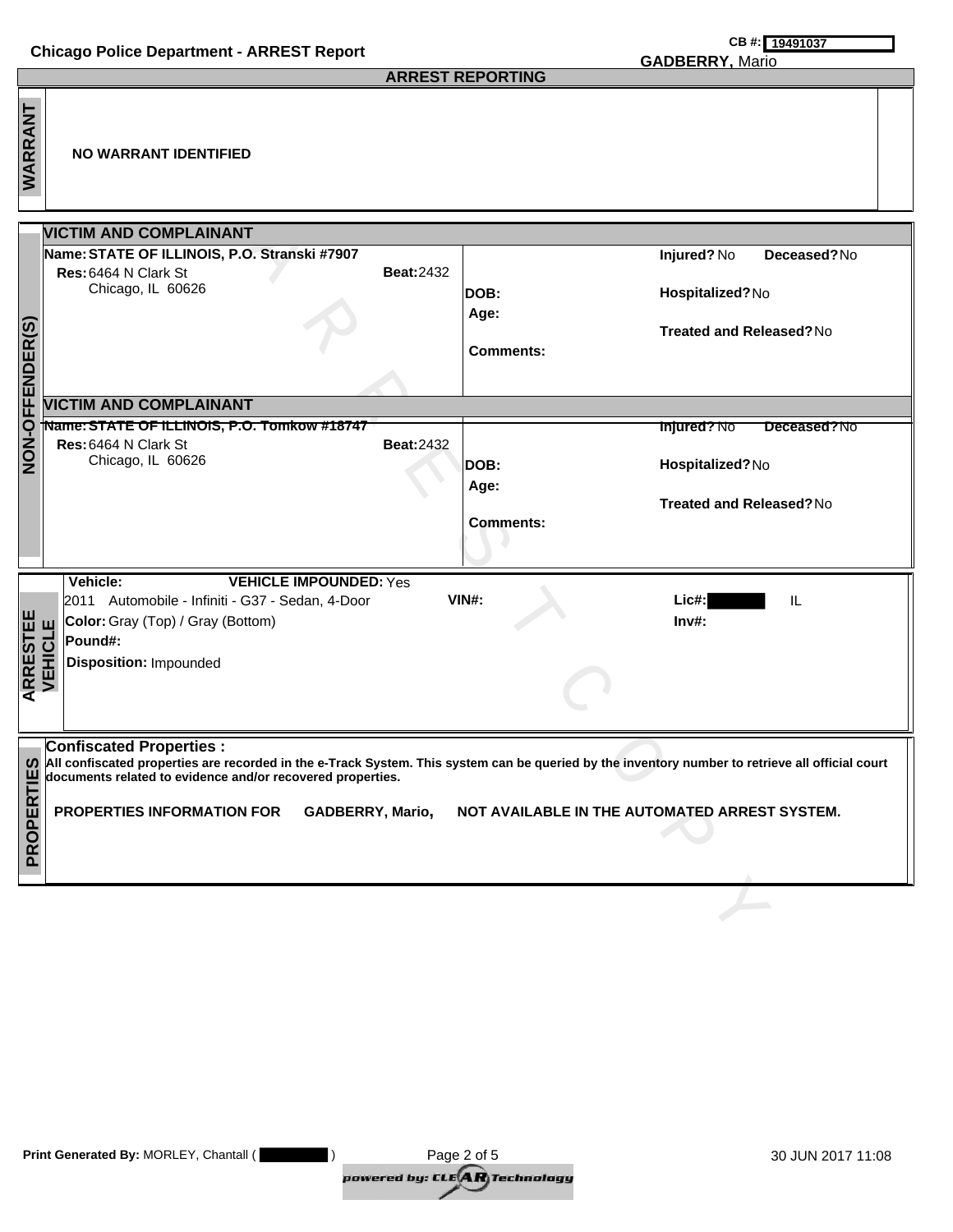|                                             |                                                                                                                                                                                                                                                                                                                                                                                                                                                                                                                                                                                                                                                                                                                                                                                                                                                                                                                                                                                                                                                                                                                                                                                                                                                                                                                                                                                                                                                                                                                                                                                                                                                                  |                                              | <b>ARREST REPORTING</b> |                                       | <u>טאוסויז, ויטאס</u> |                      |
|---------------------------------------------|------------------------------------------------------------------------------------------------------------------------------------------------------------------------------------------------------------------------------------------------------------------------------------------------------------------------------------------------------------------------------------------------------------------------------------------------------------------------------------------------------------------------------------------------------------------------------------------------------------------------------------------------------------------------------------------------------------------------------------------------------------------------------------------------------------------------------------------------------------------------------------------------------------------------------------------------------------------------------------------------------------------------------------------------------------------------------------------------------------------------------------------------------------------------------------------------------------------------------------------------------------------------------------------------------------------------------------------------------------------------------------------------------------------------------------------------------------------------------------------------------------------------------------------------------------------------------------------------------------------------------------------------------------------|----------------------------------------------|-------------------------|---------------------------------------|-----------------------|----------------------|
|                                             | (The facts for probable cause to arrest AND to substantiate the charges include, but are not limited to, the following)                                                                                                                                                                                                                                                                                                                                                                                                                                                                                                                                                                                                                                                                                                                                                                                                                                                                                                                                                                                                                                                                                                                                                                                                                                                                                                                                                                                                                                                                                                                                          |                                              |                         |                                       |                       |                      |
| <b>RATIVE</b><br>NARI<br>ENT<br><b>DISP</b> | EVENT #18474. IN SUMMARY THIS IS AN ON VIEW ARREST BY BT 2461E FOR AGGRAVATED ASSAULT W/<br>HANDGUN AND ATTEMPTED MURDER. ON ABOVE DATE AND TIME A/O'S TOMKOW (DRIVER) AND STRANSKI<br>(PASSENGER) WERE TRAVELING N/B CENTRAL NEAR THE INTERSECTION OF GEORGE ST A/O'S OBSERVED A<br>GRAY IN COLOR INFINITI (IL REGETTER AVEL N/B CENTRAL AND STOP AT A RED LIGHT. A/O'S SQUAD CAR<br>WAS IN THE CENTER LANE OF TRAVEL DIRECTLY BEHIND A LIGHT IN COLOR SEDAN. THE INFINITI CUT OFF THE<br>OTHER LIGHT IN COLOR SEDAN AND STOPPED  ABRUPLTY.  A/O'S OBSERVED A MALE HISPANIC PASSENGER<br>STAND UP OUT OF THE SUNROOF OF THE INFINITI, POINT A TAN IN COLOR SEMI-AUTOMATIC PISTOL IN A/O'S<br>DIRECTION, AND RAPIDLY FIRED NUMEROUS SHOTS IN A/O'S DIRECTION. BOTH A/O'S WERE IN REASONABLE<br>FEAR OF RECEIVING A BATTERY/GREAT BODILY HARM/DEATH FROM ABOVE OFFENDERS' ACTIONS. OFFENDING<br>VEHICLE FLED SCENE WITH OFFENDER STILL SHOOTING AT A/O'S, WITH A/O'S IN PURSUIT. OFFENDING VEHICLE<br>ENTERED S/B OF THE EAST ALLEY OF THE 2900 BLOCK OF N NEW ENGLAND A/O STRANSKI OBSERVED THE<br>FRONT SEAT PASSENGER LEAN OUT THE FRONT PASSENGER DOOR WITH HIS HEAD AND TAN PISTOL EXPOSED.<br>AIMING IT IN A/O'S DIRECTION. FEARING FOR BOTH A/O'S LIFE AND SAFETY A/O STRANSKI DISCHARGED HIS<br>DUTY WEAPON FROM THE PASSENGER SEAT OF HIS SQUAD CAR, IN DIRECTION OF OFFENDER. OFFENDING<br>VEHICLE CAME TO A STOP AT 6925 W GEORGE. ABOVE OFFENDER/DRIVER TAKEN IN TO CUSTODY AND TWO<br>SEMI-ATUMATIC PISTOLS RECOVERED. A/O STRANSKI IMMEDIATELY REQUESTING AN AMBULANCE FOR<br>WOUNDED OFFENDERS.<br>SEE WC COMMENTS SECTION FOR ADDITIONAL COMMENTS |                                              |                         |                                       |                       |                      |
| O                                           | <b>Desired Court Date:</b><br>Branch: 66<br>Court Sgt Handle? No                                                                                                                                                                                                                                                                                                                                                                                                                                                                                                                                                                                                                                                                                                                                                                                                                                                                                                                                                                                                                                                                                                                                                                                                                                                                                                                                                                                                                                                                                                                                                                                                 | 09 June 2017<br>2600 S CALIFORNIA - Room 101 |                         |                                       |                       |                      |
| Ě                                           | Initial Court Date: 09 June 2017                                                                                                                                                                                                                                                                                                                                                                                                                                                                                                                                                                                                                                                                                                                                                                                                                                                                                                                                                                                                                                                                                                                                                                                                                                                                                                                                                                                                                                                                                                                                                                                                                                 |                                              | BOND INFO               | <b>BOND INFORMATION NOT AVAILABLE</b> |                       |                      |
| <b>COURT</b>                                | Branch: 66                                                                                                                                                                                                                                                                                                                                                                                                                                                                                                                                                                                                                                                                                                                                                                                                                                                                                                                                                                                                                                                                                                                                                                                                                                                                                                                                                                                                                                                                                                                                                                                                                                                       | 2600 S CALIFORNIA - Room101                  |                         |                                       |                       |                      |
|                                             | Docket #:                                                                                                                                                                                                                                                                                                                                                                                                                                                                                                                                                                                                                                                                                                                                                                                                                                                                                                                                                                                                                                                                                                                                                                                                                                                                                                                                                                                                                                                                                                                                                                                                                                                        |                                              |                         |                                       |                       |                      |
|                                             |                                                                                                                                                                                                                                                                                                                                                                                                                                                                                                                                                                                                                                                                                                                                                                                                                                                                                                                                                                                                                                                                                                                                                                                                                                                                                                                                                                                                                                                                                                                                                                                                                                                                  |                                              |                         |                                       |                       |                      |
|                                             | <b>ATTESTING OFFICER:</b>                                                                                                                                                                                                                                                                                                                                                                                                                                                                                                                                                                                                                                                                                                                                                                                                                                                                                                                                                                                                                                                                                                                                                                                                                                                                                                                                                                                                                                                                                                                                                                                                                                        |                                              |                         |                                       |                       |                      |
| PERSONNEL                                   | I hereby declare and affirm, under penalty of perjury, that the facts stated herein are accurate to the best of my<br>knowledge, information and/or belief.                                                                                                                                                                                                                                                                                                                                                                                                                                                                                                                                                                                                                                                                                                                                                                                                                                                                                                                                                                                                                                                                                                                                                                                                                                                                                                                                                                                                                                                                                                      |                                              |                         |                                       |                       |                      |
|                                             | <b>Attesting Officer:</b>                                                                                                                                                                                                                                                                                                                                                                                                                                                                                                                                                                                                                                                                                                                                                                                                                                                                                                                                                                                                                                                                                                                                                                                                                                                                                                                                                                                                                                                                                                                                                                                                                                        | #13713 ALVAREZ, H L (                        |                         | 07 JUN 2017 21:01                     |                       |                      |
|                                             | <b>ARRESTING OFFICER(S):</b>                                                                                                                                                                                                                                                                                                                                                                                                                                                                                                                                                                                                                                                                                                                                                                                                                                                                                                                                                                                                                                                                                                                                                                                                                                                                                                                                                                                                                                                                                                                                                                                                                                     |                                              |                         |                                       |                       |                      |
| TING                                        | <b>1st Arresting Officer:</b>                                                                                                                                                                                                                                                                                                                                                                                                                                                                                                                                                                                                                                                                                                                                                                                                                                                                                                                                                                                                                                                                                                                                                                                                                                                                                                                                                                                                                                                                                                                                                                                                                                    | #7907                                        | STRANSKI, G L (         |                                       |                       | <b>Beat</b><br>2461E |
|                                             | 2nd Arresting Officer:                                                                                                                                                                                                                                                                                                                                                                                                                                                                                                                                                                                                                                                                                                                                                                                                                                                                                                                                                                                                                                                                                                                                                                                                                                                                                                                                                                                                                                                                                                                                                                                                                                           | #18747 TOMKOW, A (                           |                         |                                       |                       | 2461E                |
|                                             | <b>APPROVING SUPERVISOR:</b>                                                                                                                                                                                                                                                                                                                                                                                                                                                                                                                                                                                                                                                                                                                                                                                                                                                                                                                                                                                                                                                                                                                                                                                                                                                                                                                                                                                                                                                                                                                                                                                                                                     |                                              |                         |                                       |                       |                      |
| <b>REPOR</b>                                | Approval of Probable Cause: #258                                                                                                                                                                                                                                                                                                                                                                                                                                                                                                                                                                                                                                                                                                                                                                                                                                                                                                                                                                                                                                                                                                                                                                                                                                                                                                                                                                                                                                                                                                                                                                                                                                 |                                              | O CALLAGHAN, J W (      | 07 JUN 2017 21:12                     |                       |                      |
|                                             |                                                                                                                                                                                                                                                                                                                                                                                                                                                                                                                                                                                                                                                                                                                                                                                                                                                                                                                                                                                                                                                                                                                                                                                                                                                                                                                                                                                                                                                                                                                                                                                                                                                                  |                                              |                         |                                       |                       |                      |
|                                             |                                                                                                                                                                                                                                                                                                                                                                                                                                                                                                                                                                                                                                                                                                                                                                                                                                                                                                                                                                                                                                                                                                                                                                                                                                                                                                                                                                                                                                                                                                                                                                                                                                                                  |                                              |                         |                                       |                       |                      |
|                                             |                                                                                                                                                                                                                                                                                                                                                                                                                                                                                                                                                                                                                                                                                                                                                                                                                                                                                                                                                                                                                                                                                                                                                                                                                                                                                                                                                                                                                                                                                                                                                                                                                                                                  |                                              |                         |                                       |                       |                      |
|                                             |                                                                                                                                                                                                                                                                                                                                                                                                                                                                                                                                                                                                                                                                                                                                                                                                                                                                                                                                                                                                                                                                                                                                                                                                                                                                                                                                                                                                                                                                                                                                                                                                                                                                  |                                              |                         |                                       |                       |                      |

| Print Generated By: MORLEY, Chantall ( | Page 3 of 5                          | 30 JUN 2017 11:08 |
|----------------------------------------|--------------------------------------|-------------------|
|                                        | powered by: CLE <b>AR</b> Technology |                   |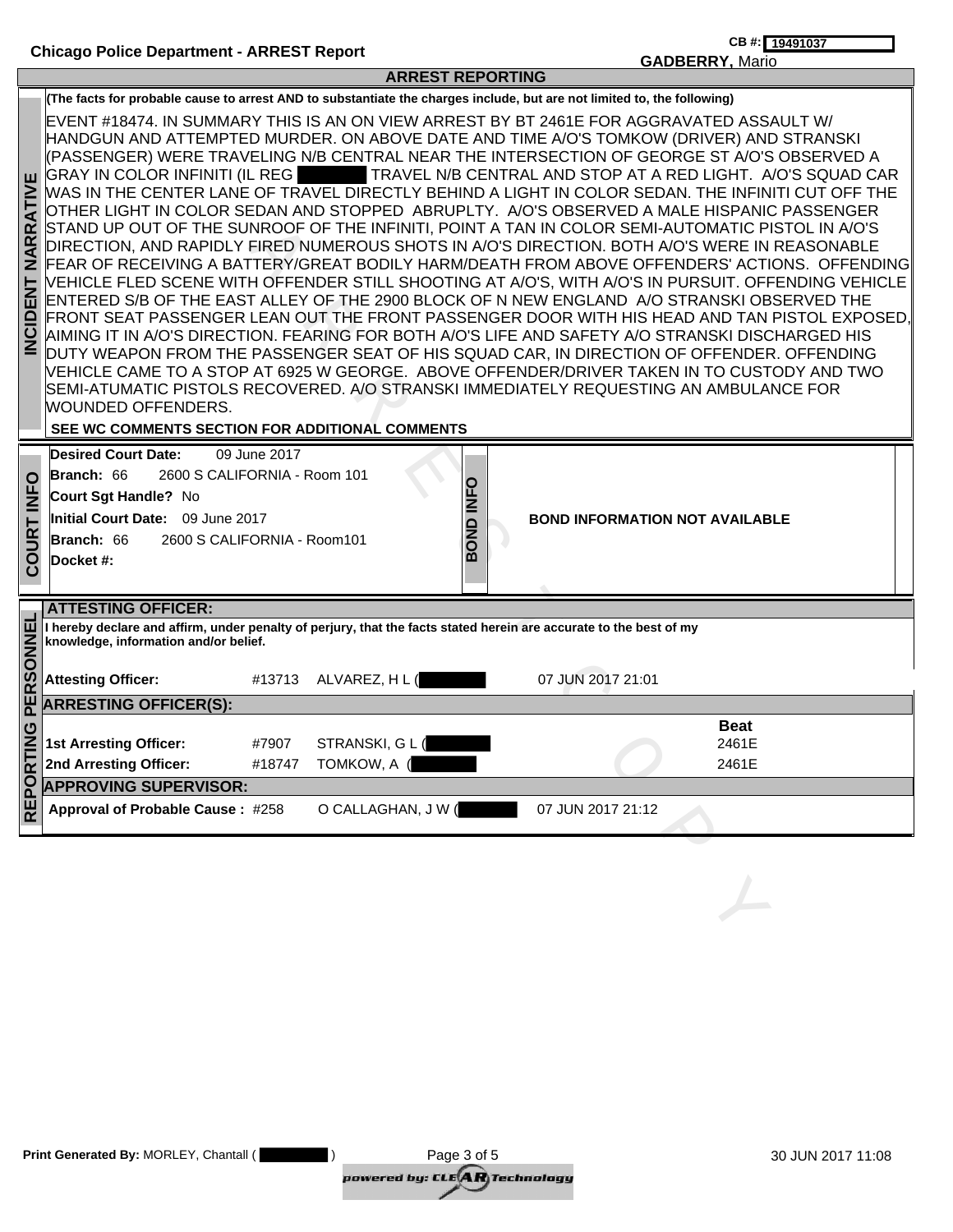|                          | <b>Chicago Police Department - ARREST Report</b>                                                                                                                                                                                                                                                     | CB #: 19491037                                                                                                                                                                                                                                                                                                                                                            |  |  |  |
|--------------------------|------------------------------------------------------------------------------------------------------------------------------------------------------------------------------------------------------------------------------------------------------------------------------------------------------|---------------------------------------------------------------------------------------------------------------------------------------------------------------------------------------------------------------------------------------------------------------------------------------------------------------------------------------------------------------------------|--|--|--|
|                          |                                                                                                                                                                                                                                                                                                      | <b>GADBERRY, Mario</b>                                                                                                                                                                                                                                                                                                                                                    |  |  |  |
| <b>KEEPER PROCESSING</b> | Holding Facility: District 019 Male Lockup<br>Received in Lockup: 07 June<br>2017 21:18<br><b>Prints Taken:</b><br>07 June<br>2017 21:23<br>Palmprints Taken: Yes<br>Photograph Taken: 07 June<br>2017 21:23<br>Released from Lockup: 09 June<br>2017 06:44<br><b>VISUAL CHECK OF ARRESTEE</b>       | <b>ARREST PROCESSING REPORT</b><br>Time Last Fed:<br>Time Called: 08 June<br>2017 22:16<br>Phone#:<br>Cell #: $3-1$<br>Transport Details: 1PO<br><b>ARRESTEE QUESTIONNARIE</b>                                                                                                                                                                                            |  |  |  |
|                          | Yes<br>Is there obvious pain or injury?<br>Is there obvious signs of infection?<br>No.<br>Under the influence of alcohol/drugs?<br>No<br>Signs of alcohol/drug withdrawal?<br>No.<br>Appears to be despondent?<br>No.<br>Appears to be irrational?<br><b>No</b><br><b>Carrying medication?</b><br>No | (if female)are you pregnant?<br>No<br>First time ever been arrested?<br><b>No</b><br>Attempted suicide/serious harm?<br>No<br>Transgender/intersex/gender non-conforming?<br>No<br>Deaf/hard of hearing-request interpreter for court?<br>No<br>Interpreter needed? (indicate language)<br>No<br><b>Serious medical problems?</b><br>No<br>Serious mental problems?<br>No |  |  |  |
| LOCKUP                   | <b>ARRESTEE PRESCRIPTION MEDICATION INFORMATION:</b><br>Question<br><b>Next Medication Due</b><br><b>Medical Condition</b><br><b>Response</b><br>Presently Taking Prescribed Medication?<br>No<br><b>RETURN TO HOLDING FACILITY COMMENTS:</b><br><b>QUESTIONNAIRE REMARKS:</b>                       |                                                                                                                                                                                                                                                                                                                                                                           |  |  |  |
|                          | Staples In Back Of Head Which Was Treated At Hospital. No Meds.<br><b>LOCKUP KEEPER COMMENTS:</b>                                                                                                                                                                                                    |                                                                                                                                                                                                                                                                                                                                                                           |  |  |  |
|                          | ROSS, Michael A (<br>08 JUN 2017 22:25                                                                                                                                                                                                                                                               | Attempted To Make A Call Could Not Remember The Phone Number                                                                                                                                                                                                                                                                                                              |  |  |  |
|                          | <b>EMERGENCY CONTACT</b>                                                                                                                                                                                                                                                                             |                                                                                                                                                                                                                                                                                                                                                                           |  |  |  |
|                          | Name: REFUSED<br>Res:<br>Beat:                                                                                                                                                                                                                                                                       |                                                                                                                                                                                                                                                                                                                                                                           |  |  |  |
|                          |                                                                                                                                                                                                                                                                                                      |                                                                                                                                                                                                                                                                                                                                                                           |  |  |  |
| INTERVIEW LOG            | <b>NO INTERVIEWS LOGGED</b>                                                                                                                                                                                                                                                                          |                                                                                                                                                                                                                                                                                                                                                                           |  |  |  |